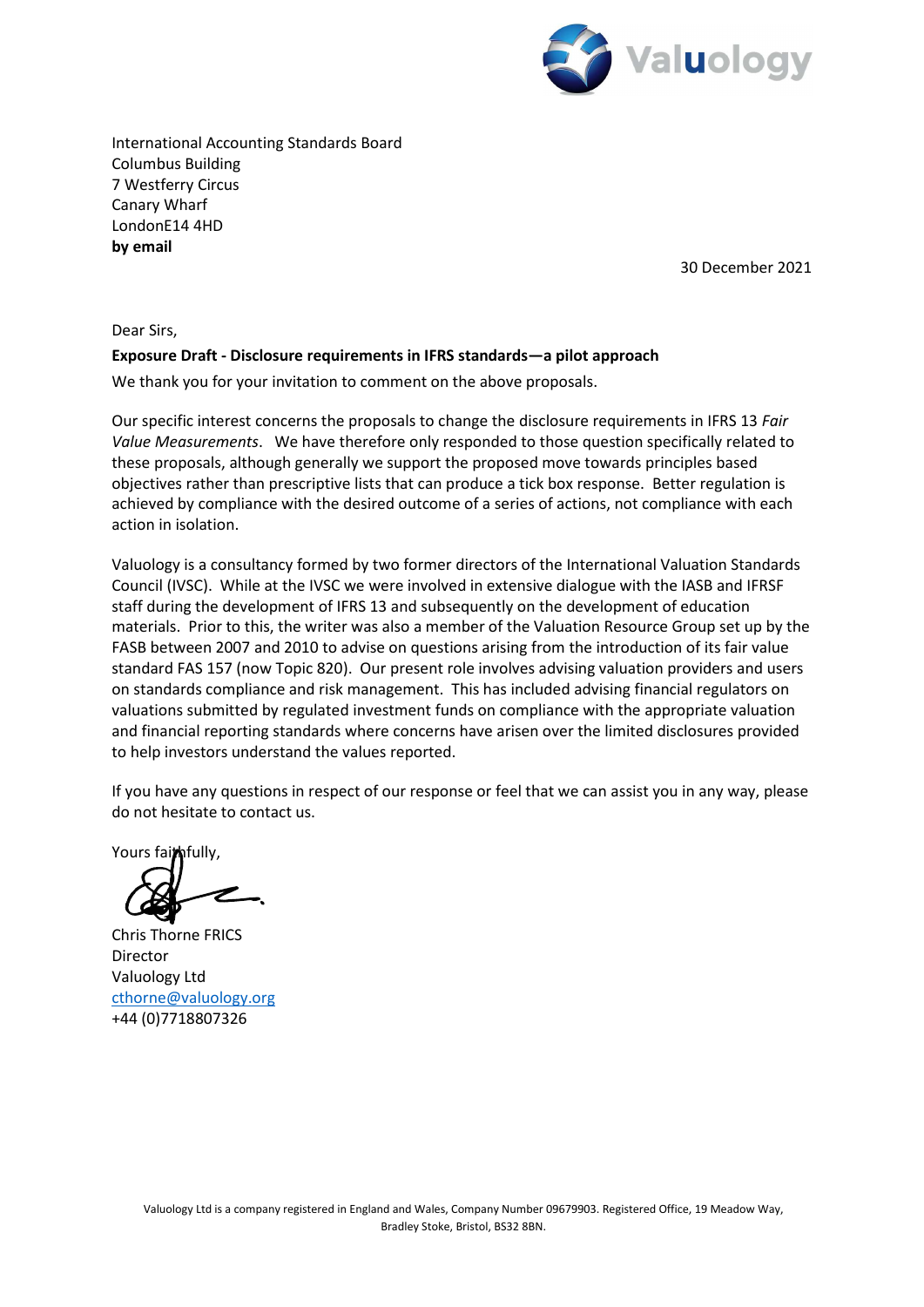

# **Responses to Questions on Proposed Amendments to IFRS 13 Fair Value Measurements**

**Question 6—Overall disclosure objective for assets and liabilities measured at fair value in the statement of financial position after initial recognition** 

Paragraphs BC62–BC73 of the Basis for Conclusions describe the Board's reasons for proposing the overall disclosure objective for assets and liabilities measured at fair value in the statement of financial position after initial recognition.

**Do you agree that this proposed objective would result in the provision of useful information that meets the overall user information needs about assets and liabilities measured at fair value in the statement of financial position after initial recognition? If not, what alternative objective do you suggest and why?** 

#### **Response:**

We agree that it is preferable to set overall objectives for the required disclosures around fair value measurements. We have experienced situations where there is at least a suspicion that the reporting entity has gamed the hierarchy to categorise assets in Level 2 rather than Level 3 to avoid making disclosures which should be relevant to anyone relying on the statements.

For assets and liabilities measured at fair value in the statement of financial position after initial recognition, the Board proposes specific disclosure objectives that require an entity to disclose information about the:

- (a) assets and liabilities within each level of the fair value hierarchy (paragraphs 103–106 of the [Draft] amendments to IFRS 13);
- (b) measurement uncertainties associated with their fair value measurements (paragraphs 107–110 of the [Draft] amendments to IFRS 13);
- c) reasonably possible alternative fair value measurements (paragraphs 111–113 of the [Draft] amendments to IFRS 13); and
- (d) reasons for changes in their fair value measurements (paragraphs 114–117 of the [Draft] amendments to IFRS 13).

# **Question 7—Specific disclosure objectives for assets and liabilities measured at fair value in the statement of financial position after initial recognition**

Paragraphs BC74–BC97 of the Basis for Conclusions describe the Board's reasons for proposing the specific disclosure objectives about assets and liabilities measured at fair value in the statement of financial position after initial recognition and discuss approaches that the Board considered but rejected.

(a) **Do you agree that the proposed specific disclosure objectives capture detailed user information needs about assets and liabilities measured at fair value in the statement of financial position after initial recognition? Why or why not? If not, what changes do you suggest?**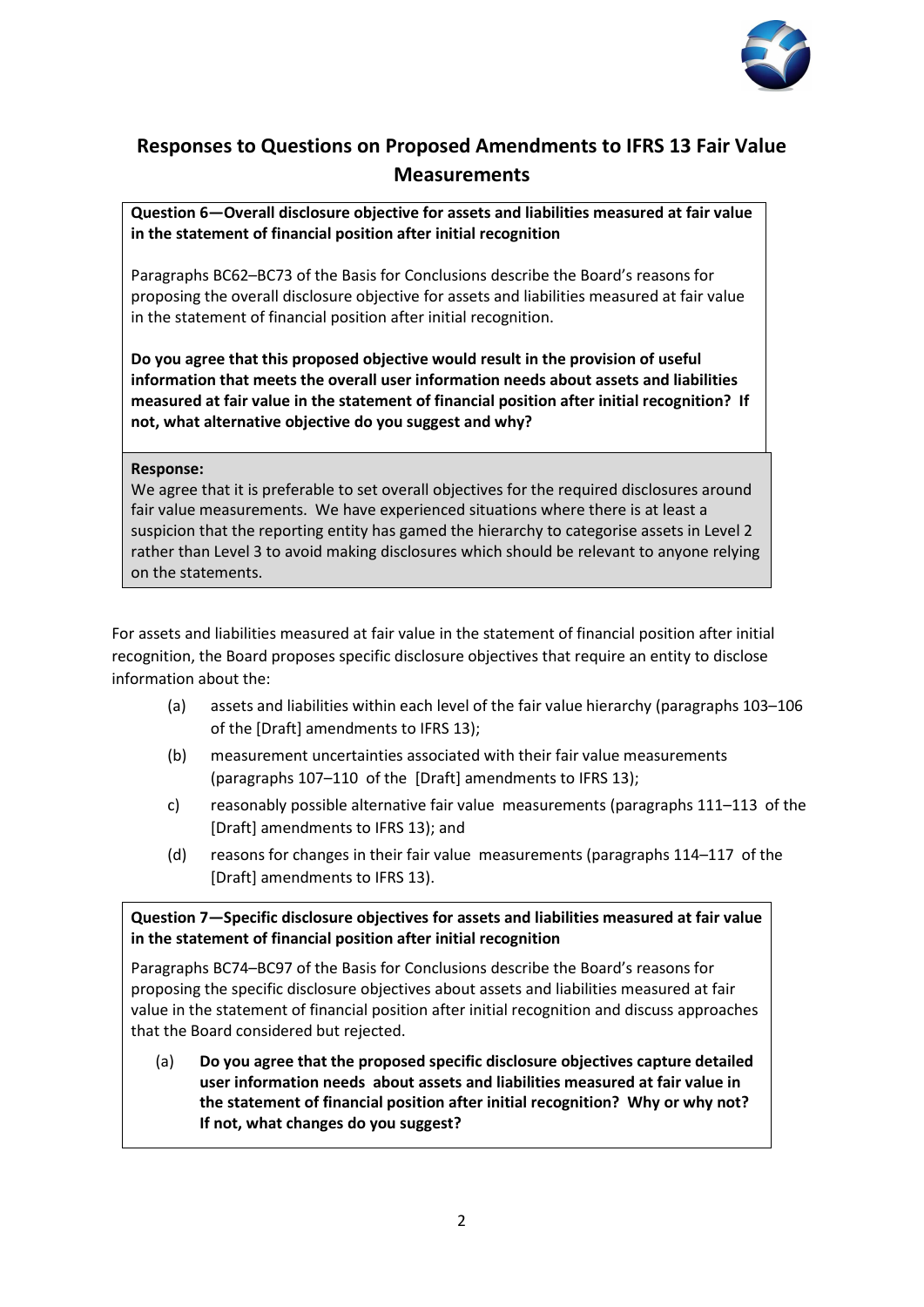

## **Response:**

We agree that the disclosure objectives proposed in the Draft paragraphs 103- 106 would be helpful in understanding where the fair value measurements of the assets and liabilities sit in the fair value hierarchy, and the effect they have on the entity's overall financial position.

(b) **Do you agree that the proposed specific disclosure objectives would result in the provision of information about material fair value measurements and the elimination of information about immaterial fair value measurements in financial statements? Why or why not?** 

#### **Response:**

While we support the proposed objectives and believe they should improve the quality and relevance of information about fair value measurements, we do have concerns with the subheading to paragraphs 107-110 inclusive: *"Measurement uncertainties associated with fair value measurements"*.

No fair value measurement is a fact but an estimate of the price that would be received in a hypothetical sale on the relevant date. Where that estimate is based on a valuation technique requiring multiple inputs and adjustments of those inputs to reflect the properties of the specific asset (or liability) in question some uncertainty is inevitable. This will be the case for many assets categorised in Level 2 and all in Level 3. If the problem of overburdening users with excess information that is not material to the entity's overall financial position is to be avoided, some qualification or explanation of the sources of measurement uncertainty that require disclosure is needed.

Where the entity appoints an external valuation expert, that expert will frequently be required to produce the valuation in accordance with specific valuation standards issued by their professional body. An example which is mostly, but not exclusively, relevant to real estate and tangible assets are the standards issued by RICS, a UK headquartered professional body but with members throughout the world. Along with other standards based on the International Valuation Standards the RICS standards require the valuer to disclose any "*material valuation uncertainty"*. This is so a user of the valuation is made aware of any abnormal difficulties the valuer has experienced in assembling sufficiently reliable evidence to support their opinion. This could be due to the asset itself being unusual or to a sudden change in the market causing the only currently available data to be unreliable. The most recent example of the latter was the sudden onset of the Covid pandemic when it took time for reliable evidence of the impact on market sentiment and asset prices to emerge. However, it is also made clear that in the absence of any such abnormal circumstances, such a disclosure is inappropriate.

It appears from BC63 that the Board set out with the intention that additional disclosures would be required if there were "material uncertainties" but then removed the qualifier "material" or "materiality" for the reasons explained in BC72. However, we are concerned that without a similar qualifying adjective the objective of avoiding financial statements being burdened with information of marginal relevance will not be met as cautious preparers seek to explain or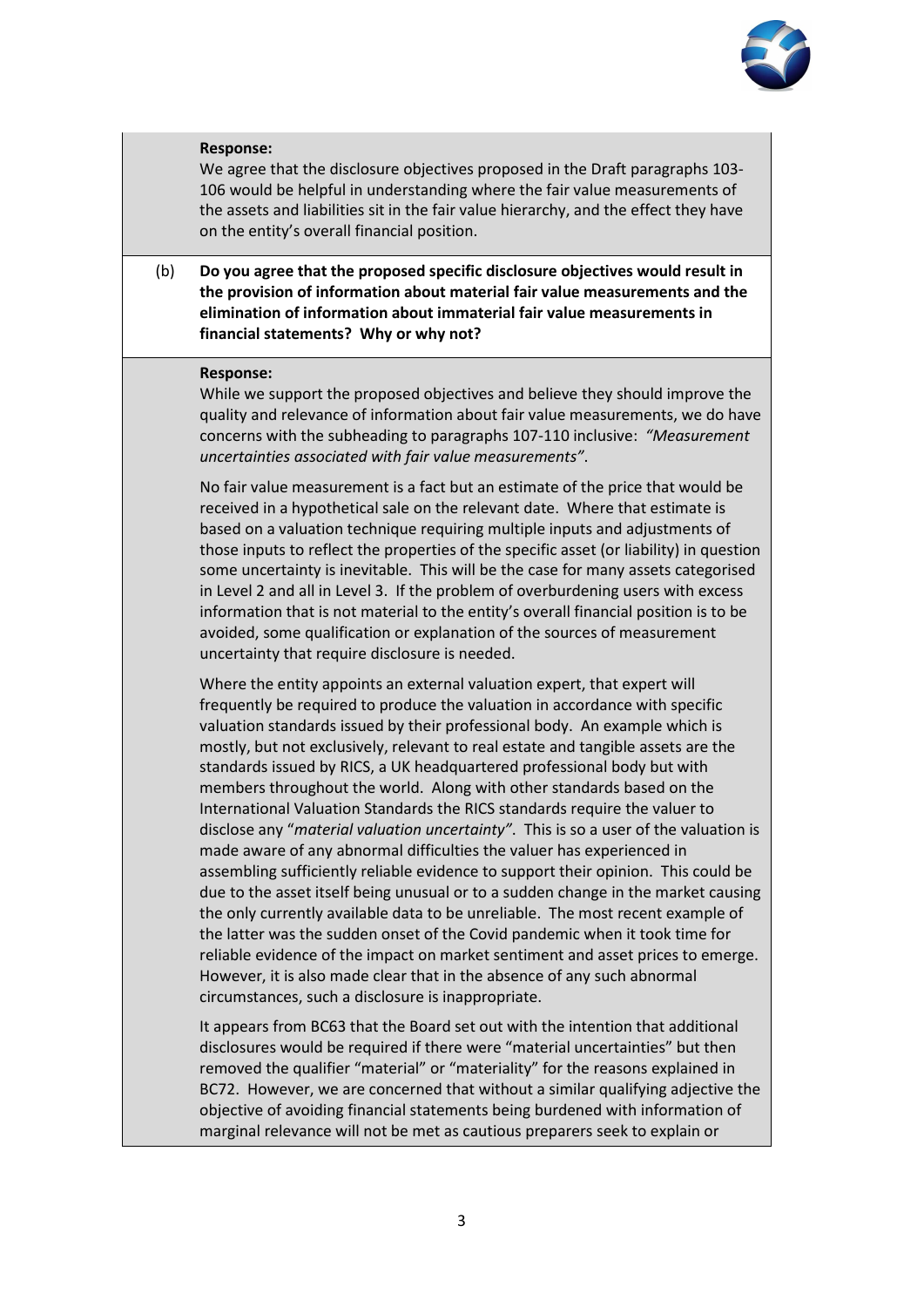

justify every fluctuation in the estimated value that could have arisen on the reporting date.

In most cases a brief explanation of the techniques and inputs used in preparing the fair value estimate will provide sufficient information for a user to understand how robust the estimate is. We, therefore, have no problem with the proposed text of 107-110. This reflects generally accepted best practice for valuation reporting. If the proposed subheading were changed to avoid reference to "measurement uncertainties" it would avoid the potential for attempts to be made to explain normal or inherent uncertainty. An alternative subheading could be: *Supporting disclosures for fair value measurements".* 

#### **Reasonably possible alternative fair value measurements:**

We have greater concern over the proposed requirement for entities to disclose reasonably possible alternatives to the reported fair value. We note it is proposed that this will apply in all cases. Few markets are perfect. With the possible exception of assets in Level 1, all fair value measurements will have reasonably possible alternatives. The responsibility of the valuer is to use their skill and experience to determine what is the most probable of this range of possible alternatives. In most cases providing a range of possible values will not only undermine the most probable estimate but is potentially misleading. Users may assume that an equal probability attaches to figures that are higher or lower than the reported figure.

At best this requirement will lead to unnecessary complication as the range of reasonably possible alternatives will usually be within the observable and expected range of price variations in the relevant market. Where this is the case, such disclosure will exacerbate rather than ameliorate the very problem the project is aimed at resolving, i.e. removing disclosures containing detail immaterial to the financial performance of the reporting entity.

There will be examples where a reported value is particularly sensitive to a significant input which may not be capable of verification or which itself may be based on a qualified estimate. However, these will be rare. For financial reporting the fair value estimate is prepared, or at least reviewed, after the end of the relevant reporting period. Considering what impact a change in any input will have on the value looking forward is irrelevant. This is reinforced by the use of the past tense in the suggested actions in para 113 and by the Board's comments in BC88.

We believe the disclosure of a range of possible values will only be appropriate where it is not possible to determine a specific fair value measurement. This may be in cases where there is no active market for the asset, for example because it is highly specialised or where the market on the reporting date was significantly disrupted by external events. Both of these are cases where an external valuer acting under recognised valuation standards would report that their value was subject to material valuation uncertainty. In other cases, the provision of a range will add unnecessary cost and complication to financial reports. Accordingly, we believe that the proposal to make this a requirement for all fair value measurements would not achieve the objectives of the disclosure project.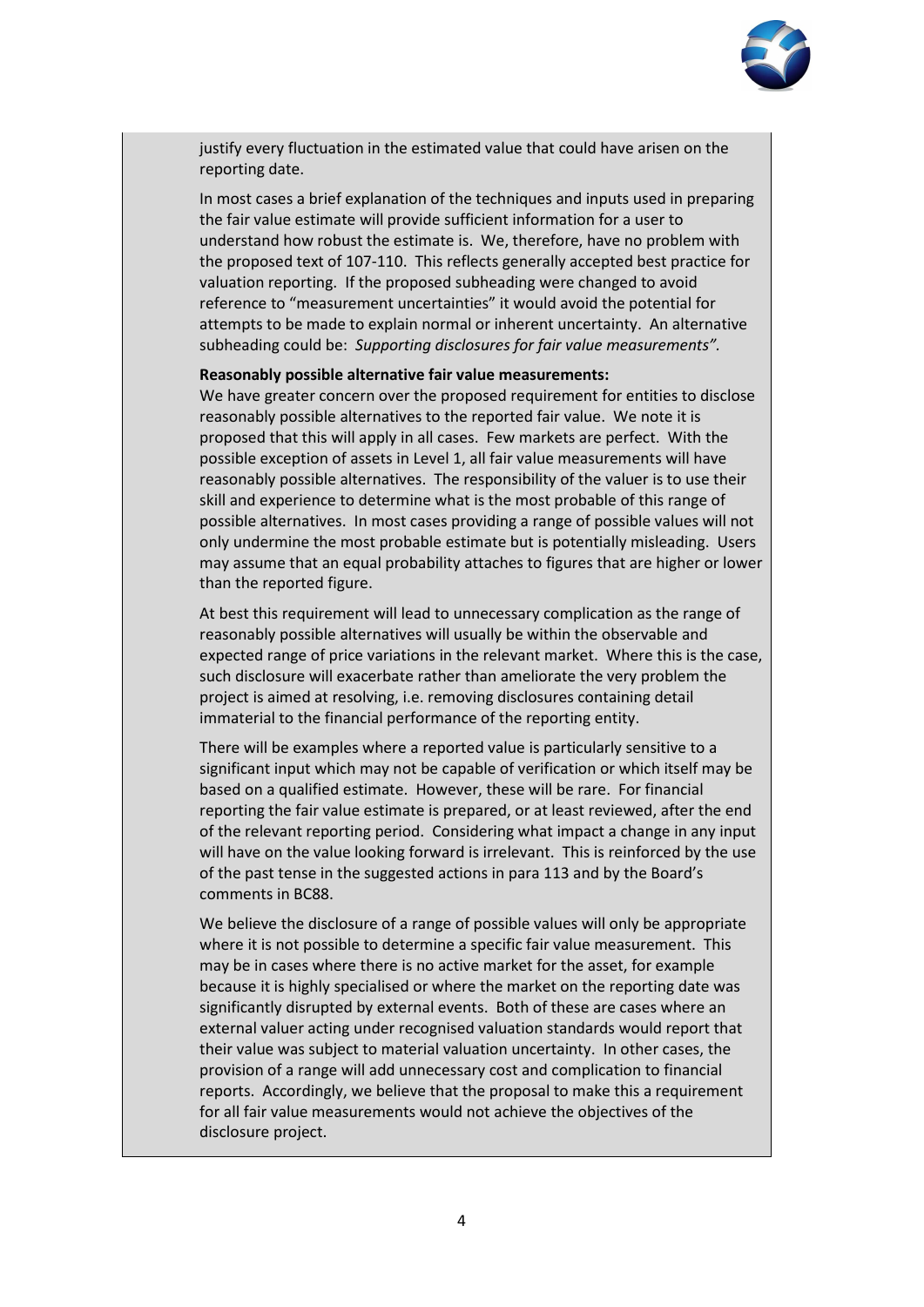

We recommend that the proposed paras 111-113 be removed, or at least 111 be amended so that it only applies where entity has reason to believe that the reported fair value is subject to unusual uncertainty, such as in the examples provided above.

(c) **Do you agree that the benefits of the specific disclosure objectives would justify the costs of satisfying them? Why or why not? If you disagree, how should the objectives be changed so that the benefits justify the costs? Please indicate the specific disclosure objective(s) to which your comments relate.** 

#### **Response:**

We agree, subject to the reservations above regarding the need to make it clear that only material valuation uncertainty should be disclosed, and a range of possible values only being required where there are conditions of material uncertainty that prevent a reliable single figure estimate being provided.

## (d) **Do you have any other comments on the proposed specific disclosure objectives?**

We believe that a disclosure similar to that in IAS 40 75(e) would be beneficial for all assets reported at fair value and suggest the following could usefully be added to the list in the proposed IFRS 13 110:

*The extent to which the fair value measurement is based on a valuation by an independent valuer who holds a recognised and relevant professional qualification and has recent experience in the market for the asset or liability being valued.* 

**Question 8—Information to meet the specific disclosure objectives for assets and liabilities measured at fair value in the statement of financial position after initial recognition** 

Paragraphs BC74–BC97 of the Basis for Conclusions describe the Board's reasons for proposing the items of information to meet the specific disclosure objectives about assets and liabilities measured at fair value in the statement of financial position after initial recognition, and discuss information that the Board considered but decided not to include.

(a) **Do you agree that entities should be required to disclose the proposed items of information in paragraphs 105, 109 and 116 of the [Draft] amendments to IFRS 13? Why or why not? If not, what changes do you suggest and how would they help an entity to meet the specific disclosure objective?**

|                  | Response:<br>We agree.                                                                                                                                                                                                                                                                   |
|------------------|------------------------------------------------------------------------------------------------------------------------------------------------------------------------------------------------------------------------------------------------------------------------------------------|
| (b)              | Do you agree with the proposed items of information that are not mandatory<br>but may enable entities to meet each specific disclosure objective? Why or<br>why not? If not, what changes do you suggest and how would they help an<br>entity to meet the specific disclosure objective? |
| <b>Response:</b> |                                                                                                                                                                                                                                                                                          |
|                  | We agree.                                                                                                                                                                                                                                                                                |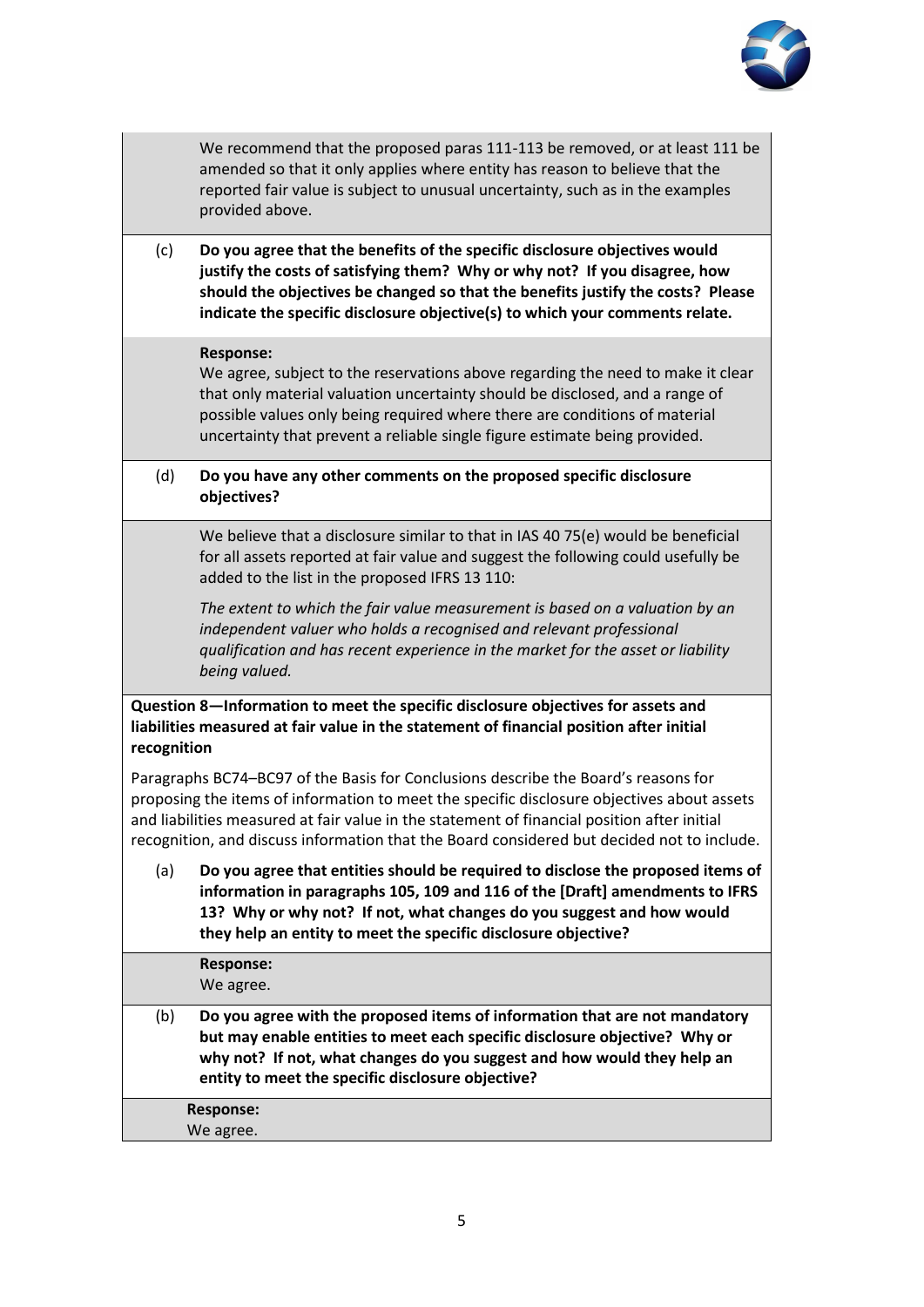

# **Assets and liabilities not measured at fair value in the statement of financial position but for which fair value is disclosed in the notes**

In paragraph 118 of the [Draft] amendments to IFRS 13, the Board proposes a specific disclosure objective that requires an entity to disclose information that enables users of financial statements to understand:

- (a) the amount, nature and other characteristics of each class of assets and liabilities not measured at fair value in the statement of financial position but for which fair value is disclosed in the notes; and
- (b) how the characteristics relate to the categorisation of those classes of assets and liabilities in the fair value hierarchy.

**Question 9—Specific disclosure objective for assets and liabilities not measured at fair value in the statement of financial position but for which fair value is disclosed in the notes** 

Paragraphs BC98–BC99 of the Basis for Conclusions describe the Board's reasons for proposing the specific disclosure objective for assets and liabilities not measured at fair value in the statement of financial position but for which fair value is disclosed in the notes.

(**a) Do you agree that the proposed specific disclosure objective captures detailed user information needs about assets and liabilities not measured at fair value in the statement of financial position but for which fair value is disclosed in the notes? Why or why not? If not, what changes do you suggest?**

**Response:** We agree.

(b) **Do you agree that this proposed specific disclosure objective would result in the provision of useful information about assets and liabilities not measured at fair value but for which fair value is disclosed in the notes? Why or why not?** 

**Response:**

We agree that this should provide useful information.

**(c) Do you agree that the benefits of the specific disclosure objective would justify the costs of satisfying it? Why or why not? If you disagree, how should the objective be changed so that the benefits justify the costs?** 

## **Response:**

If a fair value measurement has been prepared with appropriate diligence, we do not consider that the additional costs of providing the information proposed would be significant.

**(d) Do you have any other comments about the proposed specific disclosure objective?** 

**Response:**

No